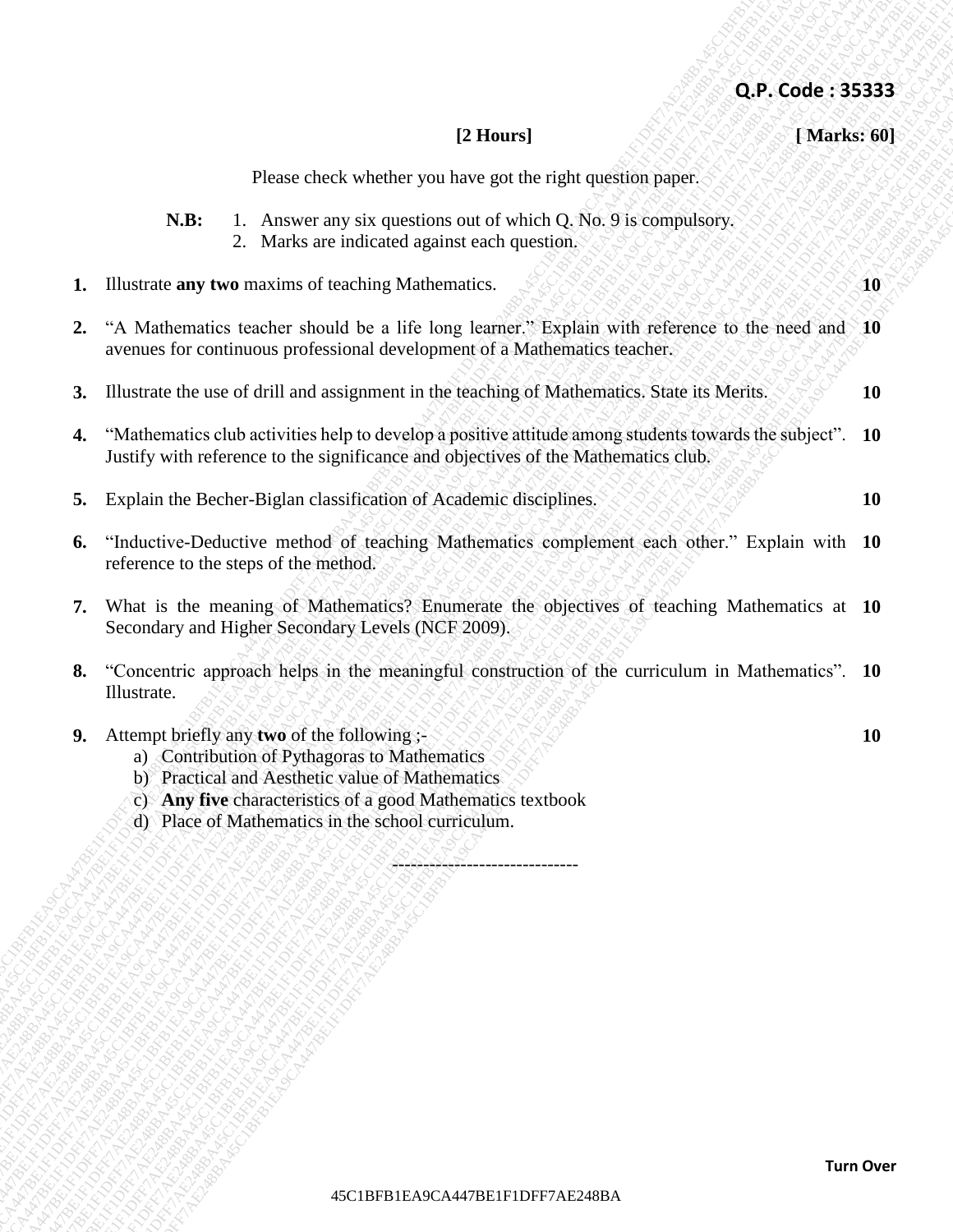## २<br>(मराठी अनुवाद)

| १. गणित अध्यापनाची कोणतीही दोन सूत्रे सोदारहण स्पष्ट करा.                                                                                                                                                                                                  | १०                                                                                                                                                                                                                                                                                                                                                                                                                                                                   |
|------------------------------------------------------------------------------------------------------------------------------------------------------------------------------------------------------------------------------------------------------------|----------------------------------------------------------------------------------------------------------------------------------------------------------------------------------------------------------------------------------------------------------------------------------------------------------------------------------------------------------------------------------------------------------------------------------------------------------------------|
| आणि उपलब्ध मार्ग. यासंदर्भात स्पष्ट करा.                                                                                                                                                                                                                   |                                                                                                                                                                                                                                                                                                                                                                                                                                                                      |
| ३. गणित अध्यापनात दृढिकरण आणि दत्तकार्याचा उपयोग सोदाहरण स्पष्ट करा. त्याचे फायदे लिहा.                                                                                                                                                                    | १०                                                                                                                                                                                                                                                                                                                                                                                                                                                                   |
| मंडळाची उदि्दष्टे आणि महत्त्वाच्या संदर्भात समर्थन करो.                                                                                                                                                                                                    |                                                                                                                                                                                                                                                                                                                                                                                                                                                                      |
| ५. बेचर बिगलनचे शैक्षणिक विद्याशाखेचे वर्गीकरण स्पष्ट करा.                                                                                                                                                                                                 | १०                                                                                                                                                                                                                                                                                                                                                                                                                                                                   |
| स्पष्ट करा.                                                                                                                                                                                                                                                |                                                                                                                                                                                                                                                                                                                                                                                                                                                                      |
| 3008)                                                                                                                                                                                                                                                      |                                                                                                                                                                                                                                                                                                                                                                                                                                                                      |
| ''गणितामध्ये समकेंद्र उपागम अभ्यासक्रमाच्या अर्थपूर्ण रचनेस सहाय्य करतो.'' सोदाहरण स्पष्ट करा.                                                                                                                                                             | १०                                                                                                                                                                                                                                                                                                                                                                                                                                                                   |
| खालीलपैकी कोणत्याही <b>दोघां</b> वर थोडक्यात लिहा.<br>(अ) पायथागोरसचे गणित विषयात योगदान<br>(ब) गणित विषयातील व्यावहारिक आणि सौंदर्यात्मक मूल्य<br>(क) गणिताच्या चांगल्या पाठ्यपुस्तकाची पाच वैशिष्ट्ये<br>(ड) गणिताचे सध्याच्या शालेय अभ्यासक्रमात स्थान. | १०                                                                                                                                                                                                                                                                                                                                                                                                                                                                   |
|                                                                                                                                                                                                                                                            | ''गणित शिक्षकाने आजीवन अध्ययनकर्ता असले पाहीजे.'' गणित शिक्षकाच्या निरंतर व्यावसायिक विकासाची गरज <sup>्</sup> १०<br>४. ''गणित मंडळाचे उपक्रम विद्यार्थ्यांमध्ये गणितविषयी सकारात्मक दृष्टिकोन निर्माण करण्यास सहाय्य करतात.'' गणित  १०<br>६. ''गणित अध्यापनामध्ये उद्गामी-अवगामी पद्धती एकमेकास पूरक ठरतात.'' ह्या पद्धतीच्या पायऱ्यांच्या संदर्भात १०<br>७. गणिताचा अर्थ लिहा. माध्यमिक आणि उच्च माध्यमिक स्तरावरील गणित अध्यापनाची उद्दिष्टे लिहा. (एन्.सी.एफ् १० |